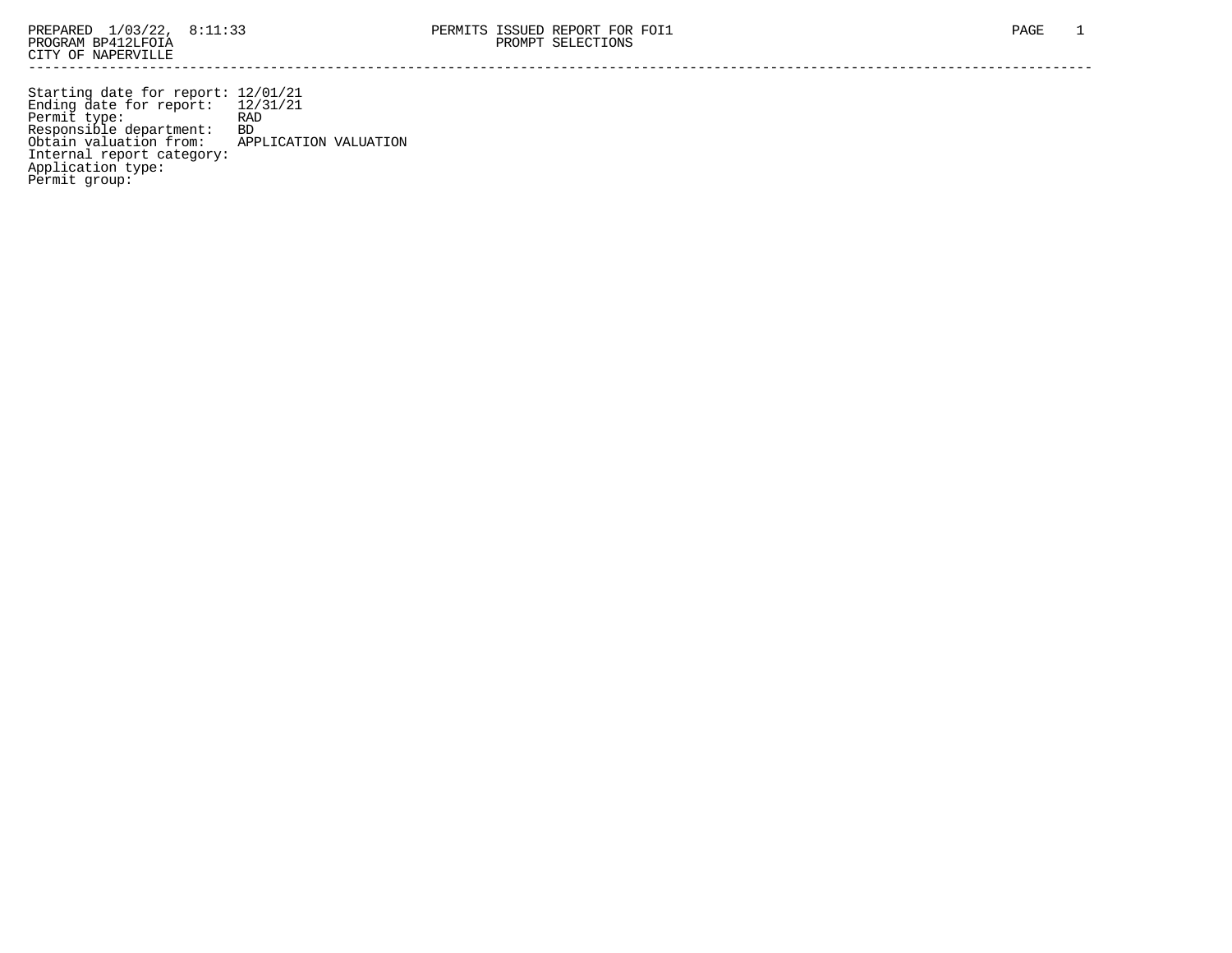## PREPARED 1/03/22, 8:11:33 PERMITS ISSUED REPORT<br>PROGRAM BP412LFOI1 PAGE 1 PROGRAM BP412LFOI1 12/01/21 THRU 12/31/21 CITY OF NAPERVILLE **Example 20** CITY OF NAPERVILLE PERMIT TYPE - RAD ROOM ADDITION OBTAINED VALUATION FROM APPLICATION VALUATION

| APPLICATION APPLICATION TYPE AND DESCRIPTION<br>DATE<br>VALUATION                                                                                                                                                                                                                                                                                                                                        | Parcel Number<br>Altre Company<br>Alternate ID Code | PROPERTY OWNER/<br>PRUPERII UN<br>CONTRACTOR                                                             |
|----------------------------------------------------------------------------------------------------------------------------------------------------------------------------------------------------------------------------------------------------------------------------------------------------------------------------------------------------------------------------------------------------------|-----------------------------------------------------|----------------------------------------------------------------------------------------------------------|
| 21-00003583 RAD RES ADDITIONS (NEW SQ FTG)                                                                                                                                                                                                                                                                                                                                                               | 821 N ELLSWORTH ST                                  |                                                                                                          |
| $\frac{8}{02/21}$ \$450000<br>Contractor #: 630-215-7378                                                                                                                                                                                                                                                                                                                                                 |                                                     | D-08073140140000N426 -55 RIVERWALK DESIGN & BUILD LLC                                                    |
| STRUCTURE - 000 000 KITCHEN/BATH/SCREEN PORCH<br>PERMIT TYPE -          RAD   00  ROOM ADDITION<br>PERMIT TYPE - RAD 00 ROOM ADDITION<br>-----------                                                                                                                                                                                                                                                     | ISSUE DATE<br>12/03/21                              | SUBCONTRACTOR (S)<br>KTK ELECTRICAL CONTRACTORS INC<br>A & E ROOFING & SIDING INC<br>J & R PLUMBING      |
| 21-00003584 RAD RES ADDITIONS (NEW SO FTG)                                                                                                                                                                                                                                                                                                                                                               | 823 N ELLSWORTH ST                                  |                                                                                                          |
| $\frac{1}{2}$ = $\frac{1}{2}$ = $\frac{1}{2}$ = $\frac{8}{22}$ = $\frac{8}{21}$ = $\frac{7}{27}$ = $\frac{3450000}{21}$<br>Contractor #: 630-215-7378                                                                                                                                                                                                                                                    |                                                     | D-08073140140000N426 -55 RIVERWALK DESIGN & BUILD LLC                                                    |
| $\begin{array}{cccc} \texttt{STRUCTURE} & - & 000 & 000 & \texttt{KITCHEN/BATH/SUNROOM ADDITION} \\ \texttt{PERMIT TYPE} & - & \texttt{RAD} & 00\texttt{ ROM} \texttt{ADDITION} \\ \end{array} \qquad \begin{array}{cccc} \texttt{ISSUE} & \texttt{DATE} \\ 12/03/21 & \texttt{MTK} & \texttt{ELECTRICAL} \end{array} \qquad \begin{array}{cccc} \texttt{CONTRACTOR} \\ \texttt{CONTRACTOR} \end{array}$ |                                                     | KTK ELECTRICAL CONTRACTORS INC<br>A & E ROOFING & SIDING INC<br>J & R PLUMBING                           |
| ------------<br>21-00004517 RAD RES ADDITIONS (NEW SQ FTG) 2264 RIVER WOODS DR                                                                                                                                                                                                                                                                                                                           |                                                     |                                                                                                          |
| ---------- 9/27/21 \$10000<br>Contractor #:                                                                                                                                                                                                                                                                                                                                                              |                                                     |                                                                                                          |
| STRUCTURE - 000 000 ROOM ADDITION<br>PERMIT TYPE - RAD 00 ROOM ADDITION<br>-----------                                                                                                                                                                                                                                                                                                                   | 12/03/21                                            | FLORES ENTERPRISES INC<br>PHILIP BAGALANON                                                               |
| 21-00004780 RAD RES ADDITIONS (NEW SQ FTG)                                                                                                                                                                                                                                                                                                                                                               | 1968 NUTMEG LN                                      |                                                                                                          |
| $--------- 10/12/21$ \$52400<br>Contractor #: 773-807-7159                                                                                                                                                                                                                                                                                                                                               |                                                     | D-08284190180000N693 -150 EXCEL HOME IMPROVEMENT                                                         |
| STRUCTURE - 000 000 BACK SIDE ADDITION<br>PERMIT TYPE - RAD 00 ROOM ADDITION                                                                                                                                                                                                                                                                                                                             | ISSUE DATE<br>12/14/21                              | SUBCONTRACTOR(S)<br>AP ELECTRICAL SERVICE INC<br>EXCEL HOME IMPROVEMENTS<br>NOBLE PLUMBING AND SEWER LLC |
| -----------<br>21-00004962 RAD RES ADDITIONS (NEW SQ FTG)                                                                                                                                                                                                                                                                                                                                                | 351 REDBUD DR                                       |                                                                                                          |
| $--------$ 10/21/21<br>Contractor #:                                                                                                                                                                                                                                                                                                                                                                     | D-07244110270000N56 -114 OWNER/CONTRACTOR           |                                                                                                          |
| STRUCTURE - 000 000 FRAME NEW ROOF-TORNANDO RELATED REPAIRS ISSUE DATE                                                                                                                                                                                                                                                                                                                                   |                                                     | SUBCONTRACTOR(S)                                                                                         |